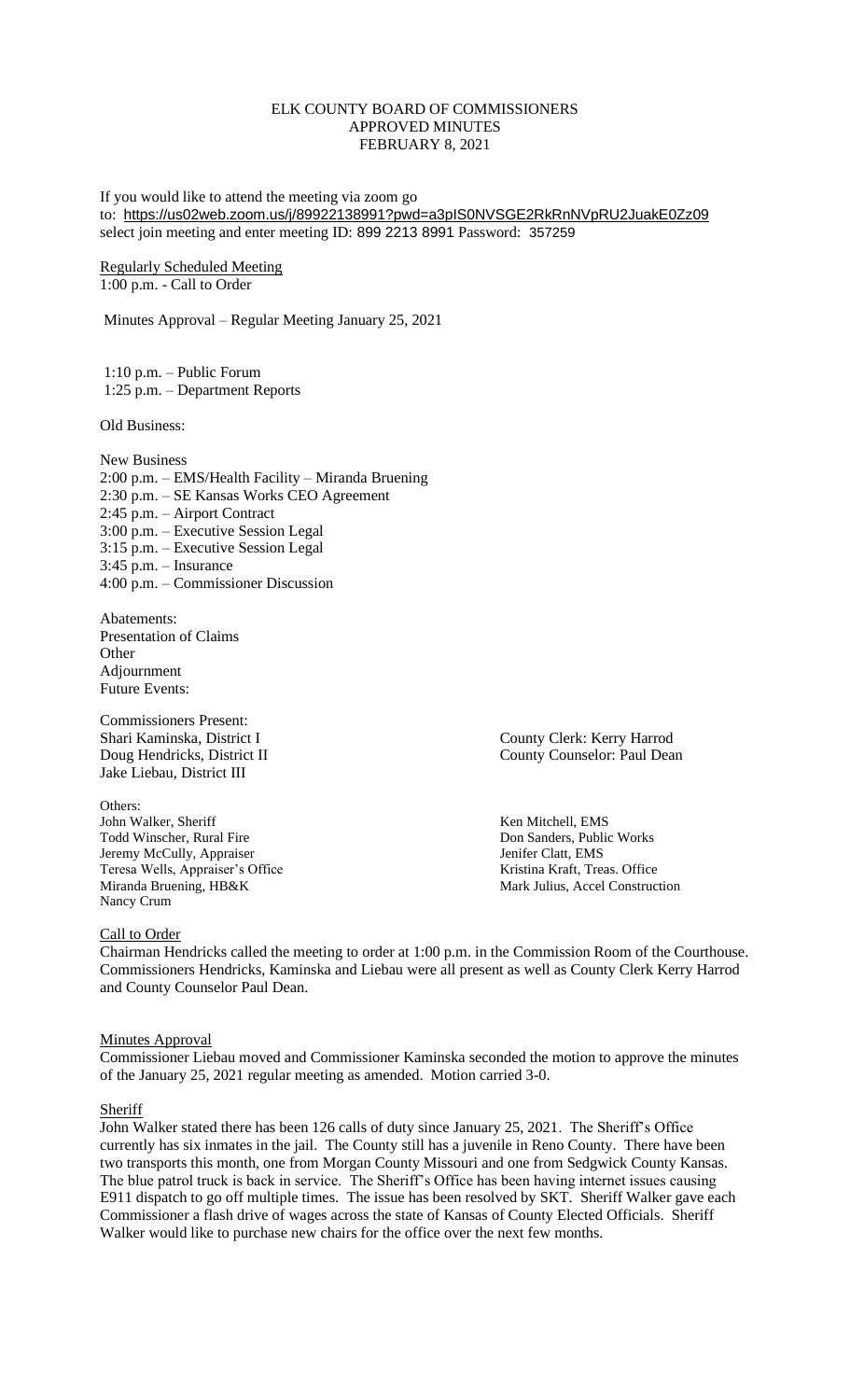# Rural Fire

Todd Winscher stated there was thirty-seven fire runs and twenty-seven accident runs for the year 2020. Mr. Winscher presented the currant resolution for Elk County burning regulations. Discussion was had regarding the resolution. County Counselor Paul Dean will make revisions and present the updated resolution later in the meeting. Commissioner Liebau moved and Commissioner Kaminska seconded the motion to approve and adopt the Revised Burning Regulation Resolution 21-02. Motion carried 3-0. The revised resolution will be published in the Prairie Star and put on the County website.

## **Appraiser**

Jeremy McCully would like the authority to pay Postalocity \$1,716.23 for the 2021 change of value notices. Commissioner Kaminska moved and Commissioner Liebau seconded the motion to approve the estimate from Postalocity on mailing the 2021 change of value notices from the Appraiser's Office. Motion carried 3-0.

## Public Works

Road

Don Sanders stated he has hired Danny Williams who has a Class A CDL and some equipment experience. Mr. Williams will be working at the Busby Location. The Road Department had an employee resign on Thursday. Mr. Sanders tube work and guardrail repairs are being done on some RS Roads. Weed

Commissioner Kaminska stated she has been appointed by the Kansas Association of Counties to serve on the Weed Advisory Committee.

Maintenance

The Register of Deeds carpet was laid last Friday.

Recycling

The recycling program is shut down for the time being.

# Southeast Kansas Works CEO Agreement

Southeast Kansas Works consists of 17 counties and this agreement is completed every 5 years. Commissioner Liebau moved and Commissioner Kaminska seconded the motion to approve the Southeast Kansas Works CEO Agreement. Motion carried 3-0.

## EMS/Health Facility

Discussion was had regarding installing a whole house generator at the EMS/Health Facility. Miranda Bruening will price a smaller generator that runs off natural gas. Change orders 001 and 002 were presented. Commissioner Kaminska moved and Commissioner Liebau seconded the motion to approve change order 001 that reduces the overall project price by \$13,825 to a new project price of \$1,151,175. Motion carried 3-0. Commissioner Kaminska moved and Commissioner Liebau seconded the motion to approve change order 002 that increases the cost of the metal building by \$2,810 and increases the overall project price to \$1,153,985. Motion carried 3-0. Commissioner Kaminska moved and Chairman Hendricks seconded the motion to designate Jake Liebau to be the project decision maker with an approval limit for monetary changes of \$500. Motion carried 3-0.

Break 3:00 p.m.

Commissioner Kaminska moved and Commissioner Liebau seconded the motion to take 5-minute break. Motion carried 3-0.

Back in session 3:05 p.m.

Airport Contract The Airport Contract will be tabled until the next meeting.

### Executive Session 3:10 p.m.

Commissioner Kaminska moved and Commissioner Liebau seconded the motion to go into executive session for 15 minutes for legal with John Walker and Paul Dean present. Motion carried 3-0.

Back in session 3:25 p.m. No action taken.

Executive Session 3:30 p.m.

Commissioner Liebau moved and Commissioner Kaminska seconded the motion to go into executive session for 30 minutes to discuss legal matters with Don Sanders and Paul Dean present. Motion carried 3-0.

Back in session 4:00 p.m. No action taken.